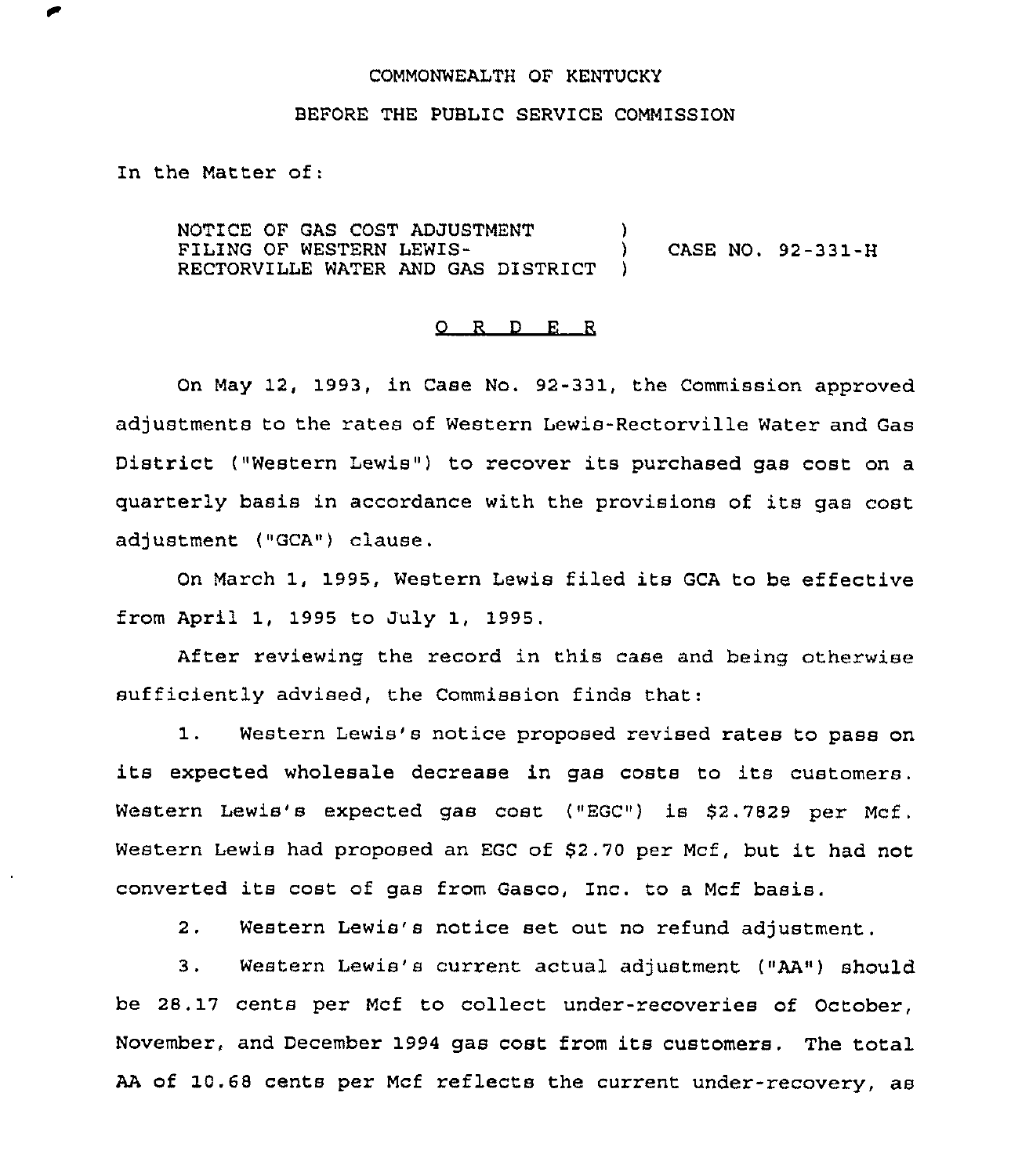well as previous quarters' under- and over-recovery. Western Lewis neglected to include the previous quarter AAs in its calculation and did not carry the current AA out to four places.

4. Western Lewis's notice set out no balance adjustment ("BA"). This adjustment will be unavailable to Western Lewis until its filing for rates to be effective January 1, 1996.

5. These combined adjustments produce a corrected gas cost recovery rate ("GCR") of \$2.8897 per Mcf, ,49 cent per Mcf less than its prior rate.

6. The revised rates in the Appendix to this Order are fair, just, and reasonable, in the public interest, and should be approved for service rendered on and after April 1, 1995,

IT IS THEREFORE ORDERED that:

1. Western Lewis's proposed rates be and they hereby are denied.

2. The rates in the Appendix to this Order are fair, just, and reasonable, and are effective for service rendered on and after April 1, 1995.

3. Within 30 days of the date of this Order, Western Lewis shall file with this Commission its revised tariffs setting out the rates authorized herein.

 $-2-$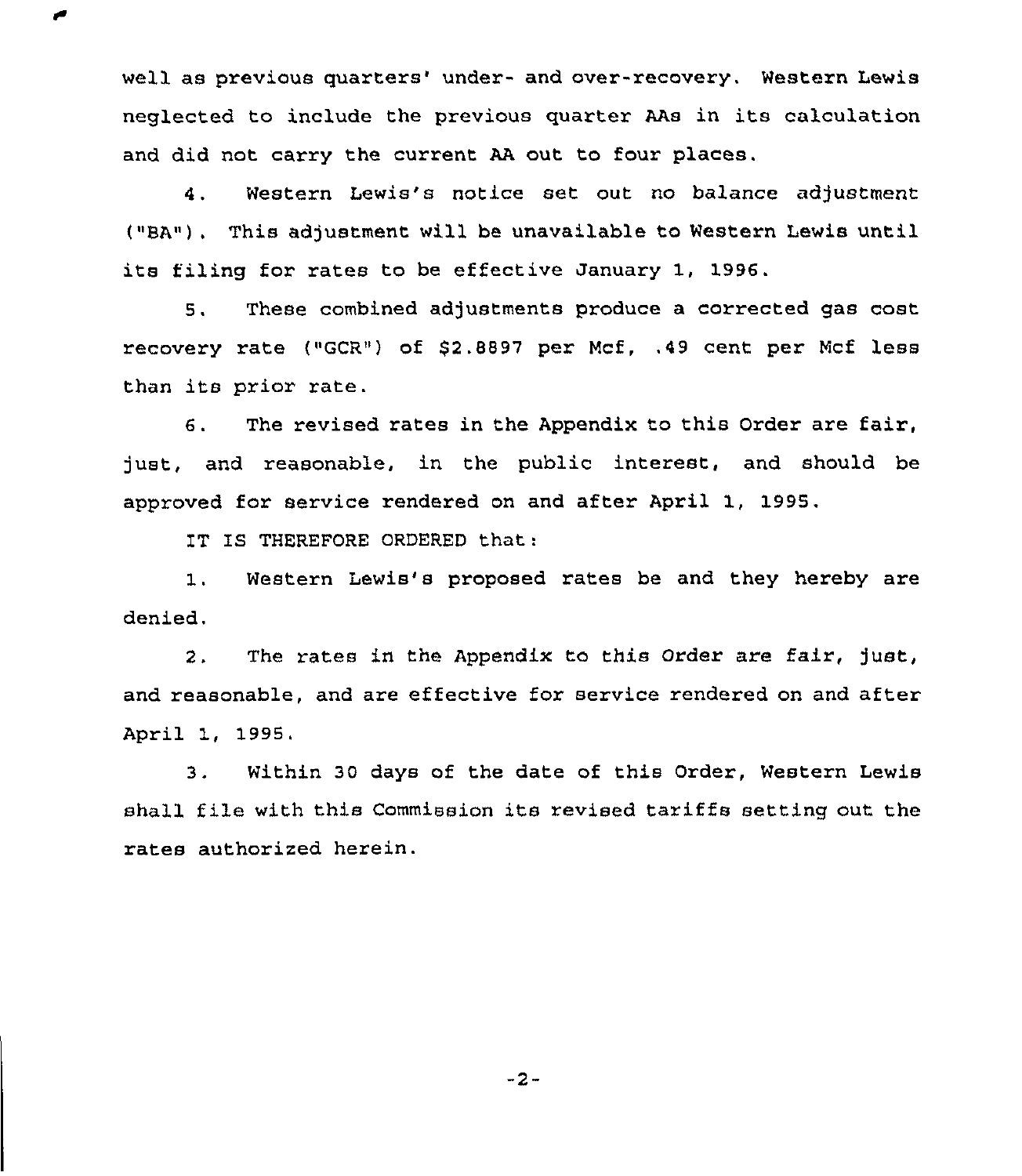Done at Frankfort, Kentucky, this 5th day of April, 1995.

PUBLIC SERVICE COMMISSION

BLIC SERVICE COMMISSION Vice ChAirman

 $-$ CommissLoner

ATTEST:

 $\sqrt{\epsilon}$ 

' O Q ~[ Executive Director